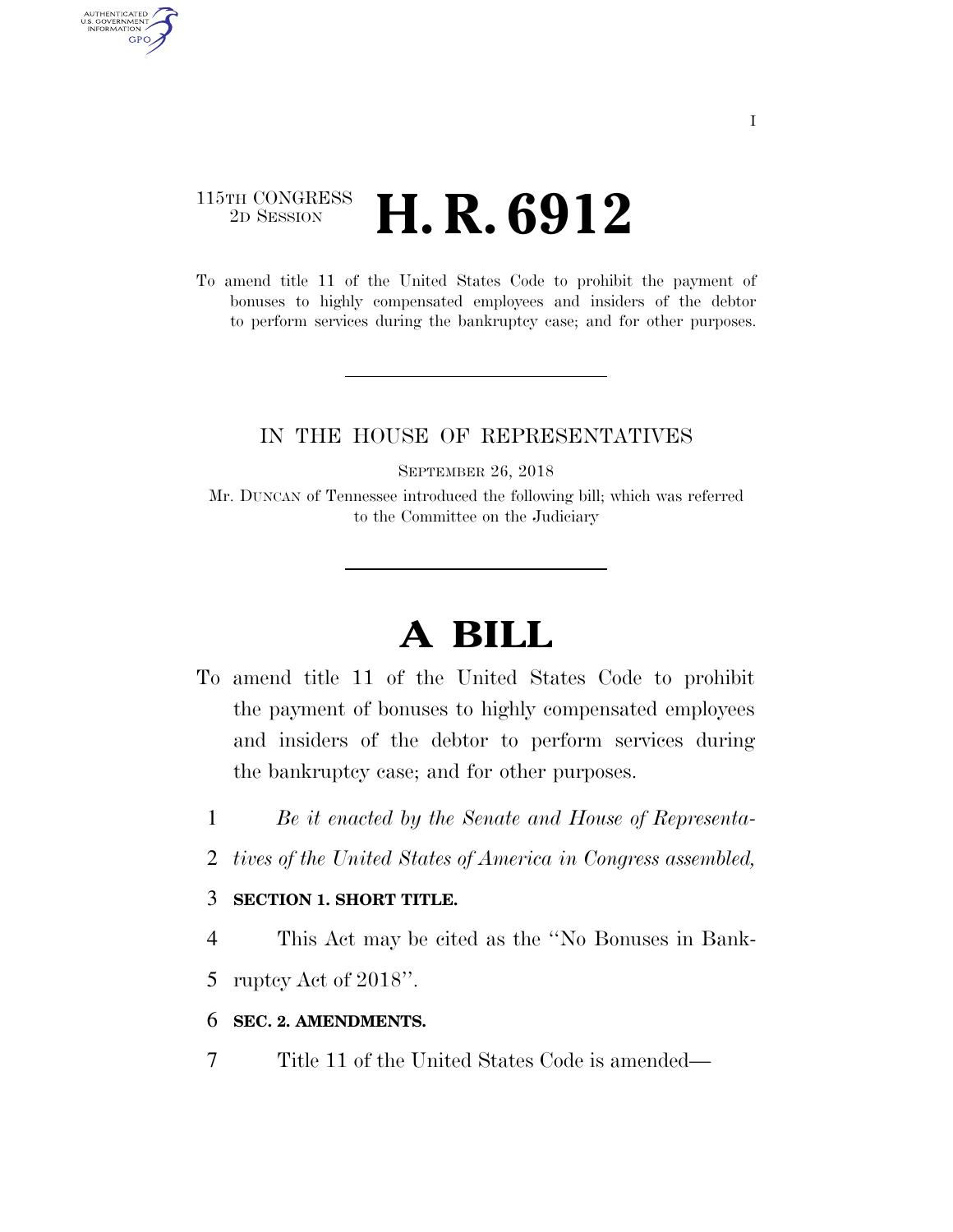(1) in section 503 by adding at the end the fol- lowing: ''(d)(1) Notwithstanding any other provision of this section, there shall neither be allowed nor paid a bonus to —  $(6)$  ''(A) a person employed at an annual rate of compensation exceeding \$250,000 by the debtor at any time in the year ending on the date of the filing of the petition; or  $\text{``(B)}$  an insider of the debtor. 11 "(2) For purposes of this subsection, the term 'bonus' means a transfer to, or obligation incurred for the benefit of, an employee or insider as compensation for services in an amount that—  $\langle A \rangle$  is in addition to the existing employee's or insider's wages or salary;  $\text{``(B)}$  is in addition to existing base compensa- tion of the employee or insider; or  $\langle ^{\prime}(C) \rangle$  can be construed as a form of retention, incentive, or reward related to the employee's or in-21 sider's employment by the debtor."; 22 (2) in section  $547(b)(4)(B)$  by striking "in- sider'' and inserting ''an employee employed at an annual rate of compensation exceeding \$250,000 by the debtor at any time in the year ending on the